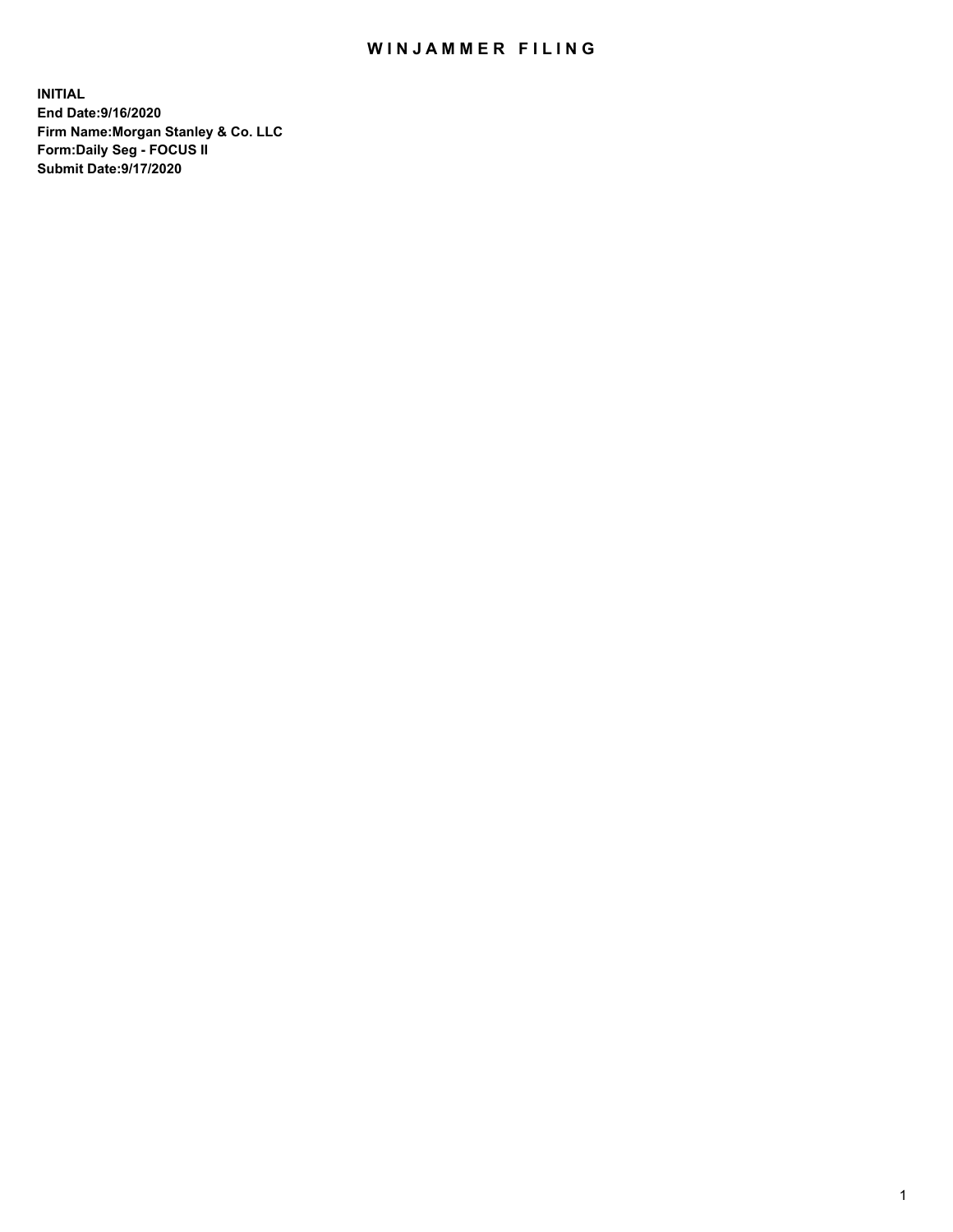**INITIAL End Date:9/16/2020 Firm Name:Morgan Stanley & Co. LLC Form:Daily Seg - FOCUS II Submit Date:9/17/2020 Daily Segregation - Cover Page**

| Name of Company                                                                                                                                                                                                                                                                                                                | Morgan Stanley & Co. LLC                                |
|--------------------------------------------------------------------------------------------------------------------------------------------------------------------------------------------------------------------------------------------------------------------------------------------------------------------------------|---------------------------------------------------------|
| <b>Contact Name</b>                                                                                                                                                                                                                                                                                                            | <b>Ikram Shah</b>                                       |
| <b>Contact Phone Number</b>                                                                                                                                                                                                                                                                                                    | 212-276-0963                                            |
| <b>Contact Email Address</b>                                                                                                                                                                                                                                                                                                   | Ikram.shah@morganstanley.com                            |
| FCM's Customer Segregated Funds Residual Interest Target (choose one):<br>a. Minimum dollar amount: ; or<br>b. Minimum percentage of customer segregated funds required:% ; or<br>c. Dollar amount range between: and; or<br>d. Percentage range of customer segregated funds required between: % and %.                       | 235,000,000<br><u>0</u><br><u>00</u><br><u>00</u>       |
| FCM's Customer Secured Amount Funds Residual Interest Target (choose one):<br>a. Minimum dollar amount: ; or<br>b. Minimum percentage of customer secured funds required:% ; or<br>c. Dollar amount range between: and; or<br>d. Percentage range of customer secured funds required between:% and%.                           | 140,000,000<br><u>0</u><br><u>0 0</u><br>0 <sub>0</sub> |
| FCM's Cleared Swaps Customer Collateral Residual Interest Target (choose one):<br>a. Minimum dollar amount: ; or<br>b. Minimum percentage of cleared swaps customer collateral required:% ; or<br>c. Dollar amount range between: and; or<br>d. Percentage range of cleared swaps customer collateral required between:% and%. | 92,000,000<br><u>0</u><br><u>00</u><br>00               |

Attach supporting documents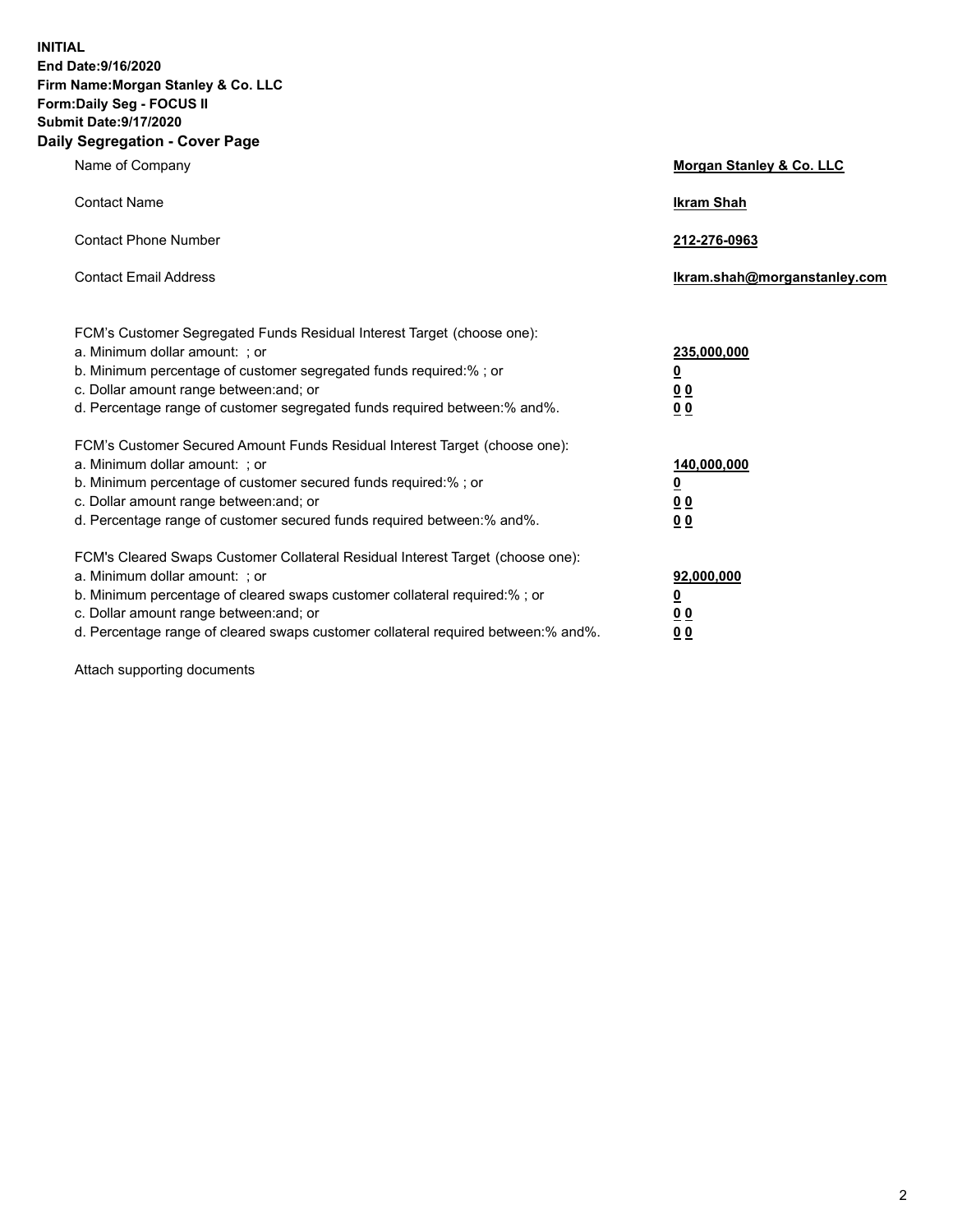| <b>INITIAL</b> | End Date: 9/16/2020<br>Firm Name: Morgan Stanley & Co. LLC<br>Form: Daily Seg - FOCUS II<br><b>Submit Date: 9/17/2020</b><br><b>Daily Segregation - Secured Amounts</b> |                                                   |
|----------------|-------------------------------------------------------------------------------------------------------------------------------------------------------------------------|---------------------------------------------------|
|                | Foreign Futures and Foreign Options Secured Amounts                                                                                                                     |                                                   |
|                | Amount required to be set aside pursuant to law, rule or regulation of a foreign                                                                                        | $0$ [7305]                                        |
|                | government or a rule of a self-regulatory organization authorized thereunder                                                                                            |                                                   |
| 1.             | Net ledger balance - Foreign Futures and Foreign Option Trading - All Customers                                                                                         |                                                   |
|                | A. Cash<br>B. Securities (at market)                                                                                                                                    | 4,488,377,660 [7315]                              |
| 2.             | Net unrealized profit (loss) in open futures contracts traded on a foreign board of trade                                                                               | 2,896,137,351 [7317]<br>331, 319, 534 [7325]      |
| 3.             | Exchange traded options                                                                                                                                                 |                                                   |
|                | a. Market value of open option contracts purchased on a foreign board of trade                                                                                          | 13,677,593 [7335]                                 |
|                | b. Market value of open contracts granted (sold) on a foreign board of trade                                                                                            | -20,298,070 [7337]                                |
| 4.             | Net equity (deficit) (add lines 1.2. and 3.)                                                                                                                            | 7,709,214,068 [7345]                              |
| 5.             | Account liquidating to a deficit and account with a debit balances - gross amount                                                                                       | 48,274,749 [7351]                                 |
|                | Less: amount offset by customer owned securities                                                                                                                        | -42,673,426 [7352] 5,601,323                      |
|                |                                                                                                                                                                         | [7354]                                            |
| 6.             | Amount required to be set aside as the secured amount - Net Liquidating Equity<br>Method (add lines 4 and 5)                                                            | 7,714,815,391 [7355]                              |
| 7.             | Greater of amount required to be set aside pursuant to foreign jurisdiction (above) or line                                                                             | 7,714,815,391 [7360]                              |
|                | 6.                                                                                                                                                                      |                                                   |
|                | FUNDS DEPOSITED IN SEPARATE REGULATION 30.7 ACCOUNTS                                                                                                                    |                                                   |
| 1.             | Cash in banks                                                                                                                                                           |                                                   |
|                | A. Banks located in the United States                                                                                                                                   | 567,687,144 [7500]                                |
|                | B. Other banks qualified under Regulation 30.7                                                                                                                          | 618,514,418 [7520] 1,186,201,562                  |
| 2.             |                                                                                                                                                                         | [7530]                                            |
|                | Securities<br>A. In safekeeping with banks located in the United States                                                                                                 |                                                   |
|                | B. In safekeeping with other banks qualified under Regulation 30.7                                                                                                      | 503,292,964 [7540]<br>0 [7560] 503,292,964 [7570] |
| 3.             | Equities with registered futures commission merchants                                                                                                                   |                                                   |
|                | A. Cash                                                                                                                                                                 | <u>26,195,857</u> [7580]                          |
|                | <b>B.</b> Securities                                                                                                                                                    | $0$ [7590]                                        |
|                | C. Unrealized gain (loss) on open futures contracts                                                                                                                     | 1,730,070 [7600]                                  |
|                | D. Value of long option contracts                                                                                                                                       | $0$ [7610]                                        |
|                | E. Value of short option contracts                                                                                                                                      | 0 [7615] 27,925,927 [7620]                        |
| 4.             | Amounts held by clearing organizations of foreign boards of trade<br>A. Cash                                                                                            |                                                   |
|                | <b>B.</b> Securities                                                                                                                                                    | $0$ [7640]<br>$0$ [7650]                          |
|                | C. Amount due to (from) clearing organization - daily variation                                                                                                         | $0$ [7660]                                        |
|                | D. Value of long option contracts                                                                                                                                       | $0$ [7670]                                        |
|                | E. Value of short option contracts                                                                                                                                      | 0 [7675] 0 [7680]                                 |
| 5.             | Amounts held by members of foreign boards of trade                                                                                                                      |                                                   |
|                | A. Cash                                                                                                                                                                 | 3,493,570,936 [7700]                              |
|                | <b>B.</b> Securities                                                                                                                                                    | 2,392,844,387 [7710]                              |
|                | C. Unrealized gain (loss) on open futures contracts                                                                                                                     | 329,589,464 [7720]                                |
|                | D. Value of long option contracts                                                                                                                                       | 13,677,593 [7730]                                 |
|                | E. Value of short option contracts                                                                                                                                      | -20,298,070 [7735] 6,209,384,310<br>[7740]        |
| 6.             | Amounts with other depositories designated by a foreign board of trade                                                                                                  | $0$ [7760]                                        |
| 7.             | Segregated funds on hand                                                                                                                                                | $0$ [7765]                                        |
| 8.             | Total funds in separate section 30.7 accounts                                                                                                                           | 7,926,804,763 [7770]                              |
| 9.             | Excess (deficiency) Set Aside for Secured Amount (subtract line 7 Secured Statement                                                                                     | 211,989,372 [7380]                                |
|                | Page 1 from Line 8)                                                                                                                                                     |                                                   |

- 10. Management Target Amount for Excess funds in separate section 30.7 accounts **140,000,000** [7780]
- 11. Excess (deficiency) funds in separate 30.7 accounts over (under) Management Target **71,989,372** [7785]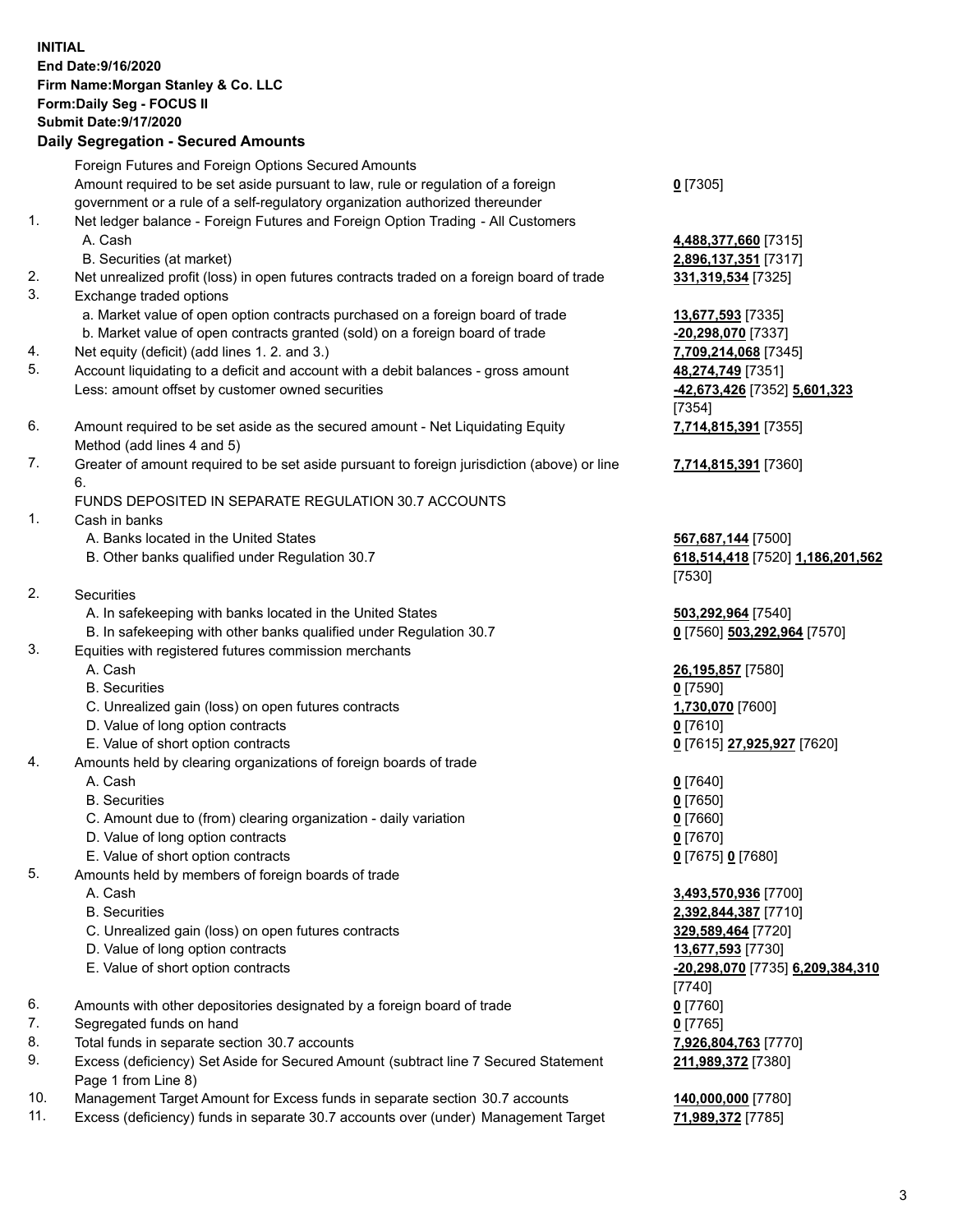|     | <b>INITIAL</b>                                                                                         |                                    |
|-----|--------------------------------------------------------------------------------------------------------|------------------------------------|
|     | End Date: 9/16/2020                                                                                    |                                    |
|     | Firm Name: Morgan Stanley & Co. LLC                                                                    |                                    |
|     | Form: Daily Seg - FOCUS II                                                                             |                                    |
|     | <b>Submit Date: 9/17/2020</b>                                                                          |                                    |
|     | Daily Segregation - Segregation Statement                                                              |                                    |
|     |                                                                                                        |                                    |
| 1.  | SEGREGATION REQUIREMENTS(Section 4d(2) of the CEAct)                                                   |                                    |
|     | Net ledger balance                                                                                     |                                    |
|     | A. Cash                                                                                                | 15,054,990,605 [7010]              |
| 2.  | B. Securities (at market)                                                                              | 8,735,083,301 [7020]               |
| 3.  | Net unrealized profit (loss) in open futures contracts traded on a contract market                     | 1,189,964,645 [7030]               |
|     | Exchange traded options<br>A. Add market value of open option contracts purchased on a contract market |                                    |
|     |                                                                                                        | 459,624,548 [7032]                 |
| 4.  | B. Deduct market value of open option contracts granted (sold) on a contract market                    | -378,406,864 [7033]                |
| 5.  | Net equity (deficit) (add lines 1, 2 and 3)<br>Accounts liquidating to a deficit and accounts with     | 25,061,256,235 [7040]              |
|     | debit balances - gross amount                                                                          | 231, 181, 335 [7045]               |
|     | Less: amount offset by customer securities                                                             | -230,292,605 [7047] 888,730 [7050] |
| 6.  | Amount required to be segregated (add lines 4 and 5)                                                   | 25,062,144,965 [7060]              |
|     | FUNDS IN SEGREGATED ACCOUNTS                                                                           |                                    |
| 7.  | Deposited in segregated funds bank accounts                                                            |                                    |
|     | A. Cash                                                                                                | 4,015,858,491 [7070]               |
|     | B. Securities representing investments of customers' funds (at market)                                 | $0$ [7080]                         |
|     | C. Securities held for particular customers or option customers in lieu of cash (at                    | 980,008,611 [7090]                 |
|     | market)                                                                                                |                                    |
| 8.  | Margins on deposit with derivatives clearing organizations of contract markets                         |                                    |
|     | A. Cash                                                                                                | 12,985,574,281 [7100]              |
|     | B. Securities representing investments of customers' funds (at market)                                 | $0$ [7110]                         |
|     | C. Securities held for particular customers or option customers in lieu of cash (at                    | 7,755,074,690 [7120]               |
|     | market)                                                                                                |                                    |
| 9.  | Net settlement from (to) derivatives clearing organizations of contract markets                        | <u>-378,341,339</u> [7130]         |
| 10. | Exchange traded options                                                                                |                                    |
|     | A. Value of open long option contracts                                                                 | 459,624,548 [7132]                 |
|     | B. Value of open short option contracts                                                                | -378,406,864 [7133]                |
| 11. | Net equities with other FCMs                                                                           |                                    |
|     | A. Net liquidating equity                                                                              | 8,544,646 [7140]                   |
|     | B. Securities representing investments of customers' funds (at market)                                 | $0$ [7160]                         |
|     | C. Securities held for particular customers or option customers in lieu of cash (at                    | $0$ [7170]                         |
|     | market)                                                                                                |                                    |
| 12. | Segregated funds on hand                                                                               | $0$ [7150]                         |
| 13. | Total amount in segregation (add lines 7 through 12)                                                   | 25,447,937,064 [7180]              |
| 14. | Excess (deficiency) funds in segregation (subtract line 6 from line 13)                                | 385,792,099 [7190]                 |
| 15. | Management Target Amount for Excess funds in segregation                                               | 235,000,000 [7194]                 |
| 16. | Excess (deficiency) funds in segregation over (under) Management Target Amount                         | 150,792,099 [7198]                 |

Excess